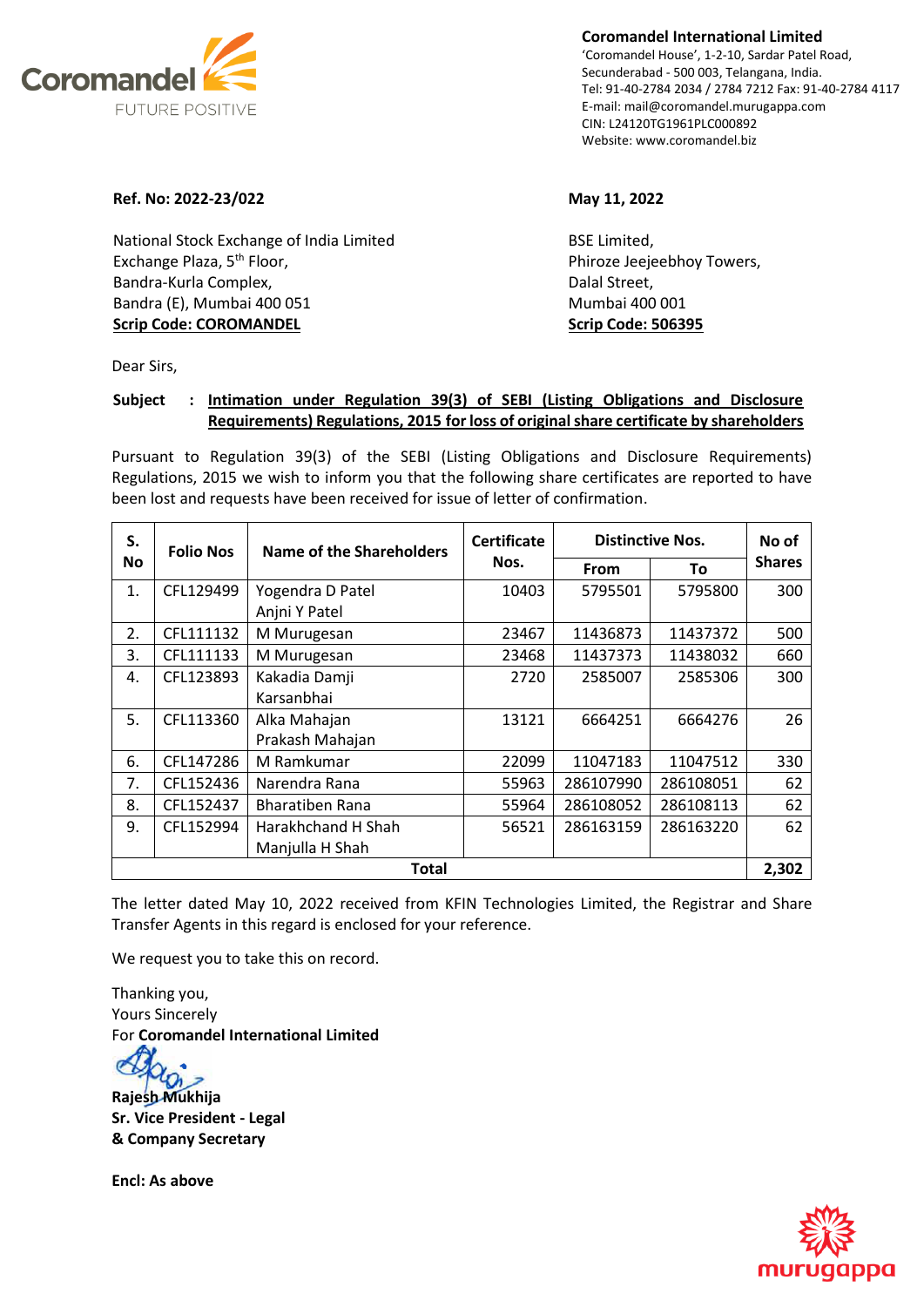

R/KCPL/CFL/DUP/1 10th May, 2022

The Company Secretary M/s Coromandel International Ltd., Coromandel House 1-2-10, Sardar Patel Road SECUNDERABAD – 500 003

Dear Sir,

SUB : LOSS OF ORIGINAL SHARE CERTIFICATES BY SHAREHOLDERS REF : CFL129499, CFL111132, CFL111133, CFL123893, CFL113360, CFL147286, CFL152436, CFL152437, CFL152994

We are attaching herewith statement for requests received from shareholders regarding loss of original share certificates and issue of letter of confirmation for release of paper notification

Thanking you,

Yours faithfully, For KFIN TECHNOLOGIES LIMITED

K. Ray

Raj Kumar Kale Asst. Vice President

encl : a/a

**KFin Technologies Limited O** (Formerly known as KFin Technologies Private Limited) Registered & Corporate Office: Selenium, Tower B, Plot No- 31 & 32, Financial District, Nanakramguda, Serilingampally Hyderabad Rangareddi, Telangana - 500032, India CIN: U72400TG2017PLC117649